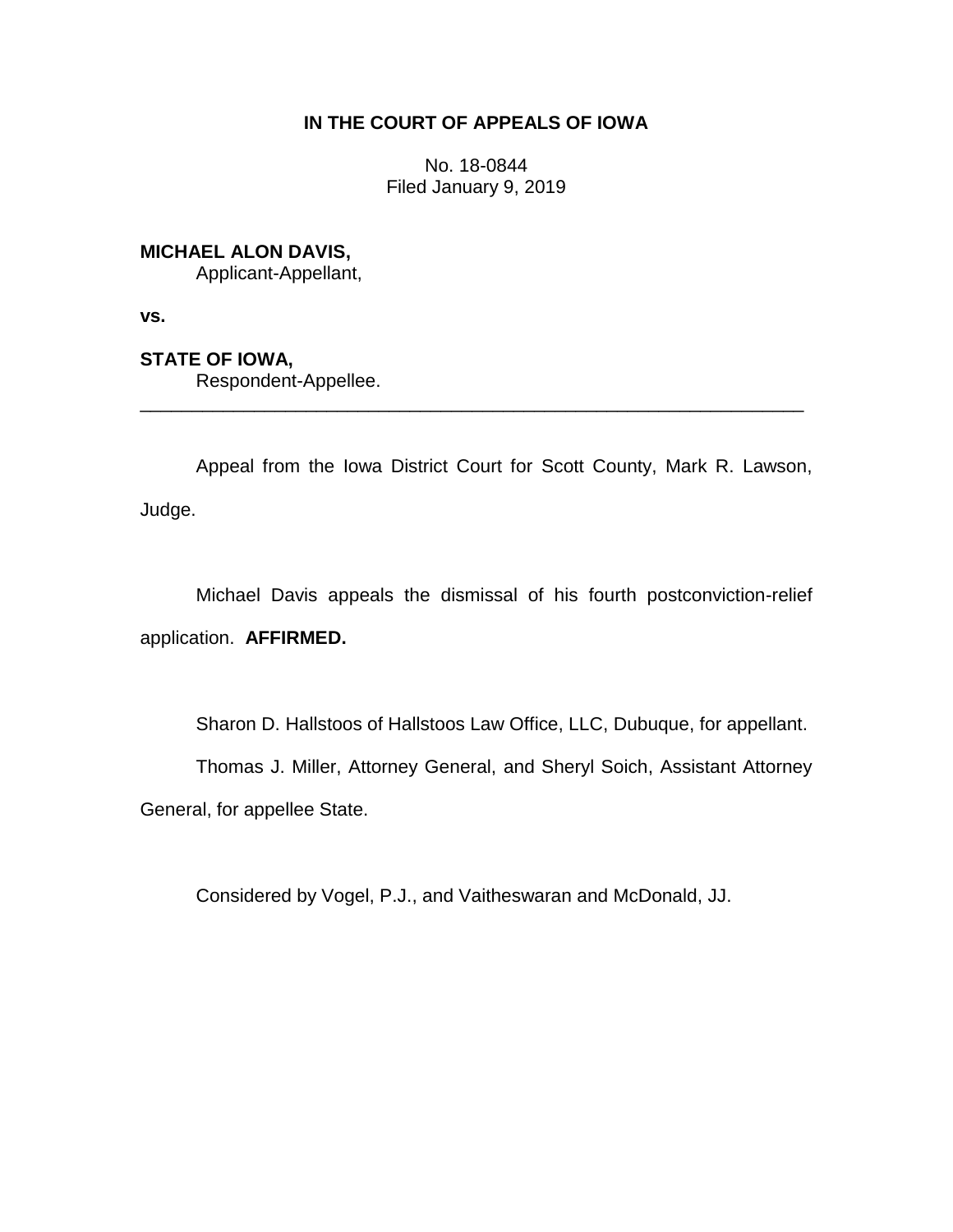### **VAITHESWARAN, Judge.**

Michael Davis appeals the dismissal of his fourth postconviction-relief application following his 1997 conviction for first-degree kidnaping, second-degree sexual abuse, and aggravated assault. *See Davis v*. *State*, No. 14-2103, 2016 WL 6652303, at \*1 (Iowa Ct. App. Nov. 9, 2016); *Davis v*. *State*, No. 01-0759, 2002 WL 1332259, at \*1 (Iowa Ct. App. June 19, 2002); *State v*. *Davis*, 584 N.W.2d 913, 915 (Iowa Ct. App. 1998). Davis essentially concedes the postconviction-relief application was filed outside the three-year time bar set forth in Iowa Code section 822.3 (2017).<sup>1</sup> He challenges the district court's ruling on the ground that the court's fact findings "referred largely to the State's motion to dismiss, which referenced alleged prior proceedings and court documents that were neither judicially noticed nor admitted as exhibits into the record." He also argues certain claims fell within an exception to the time bar.

# *I***.** *District Court's Reference to Prior Proceedings*

Iowa Code section 822.6 states:

The court may grant a motion by either party for summary disposition of the application, when it appears from the pleadings, depositions, answers to interrogatories, and admissions and agreements of fact, together with any affidavits submitted, that there is no genuine issue of material fact and the moving party is entitled to judgment as a matter of law.

 $\overline{a}$ 1 Iowa Code section 822.3 states:

<sup>[</sup>A]pplications must be filed within three years from the date the conviction or decision is final or, in the event of an appeal, from the date the writ of procedendo is issued. However, this limitation does not apply to a ground of fact or law that could not have been raised within the applicable time period.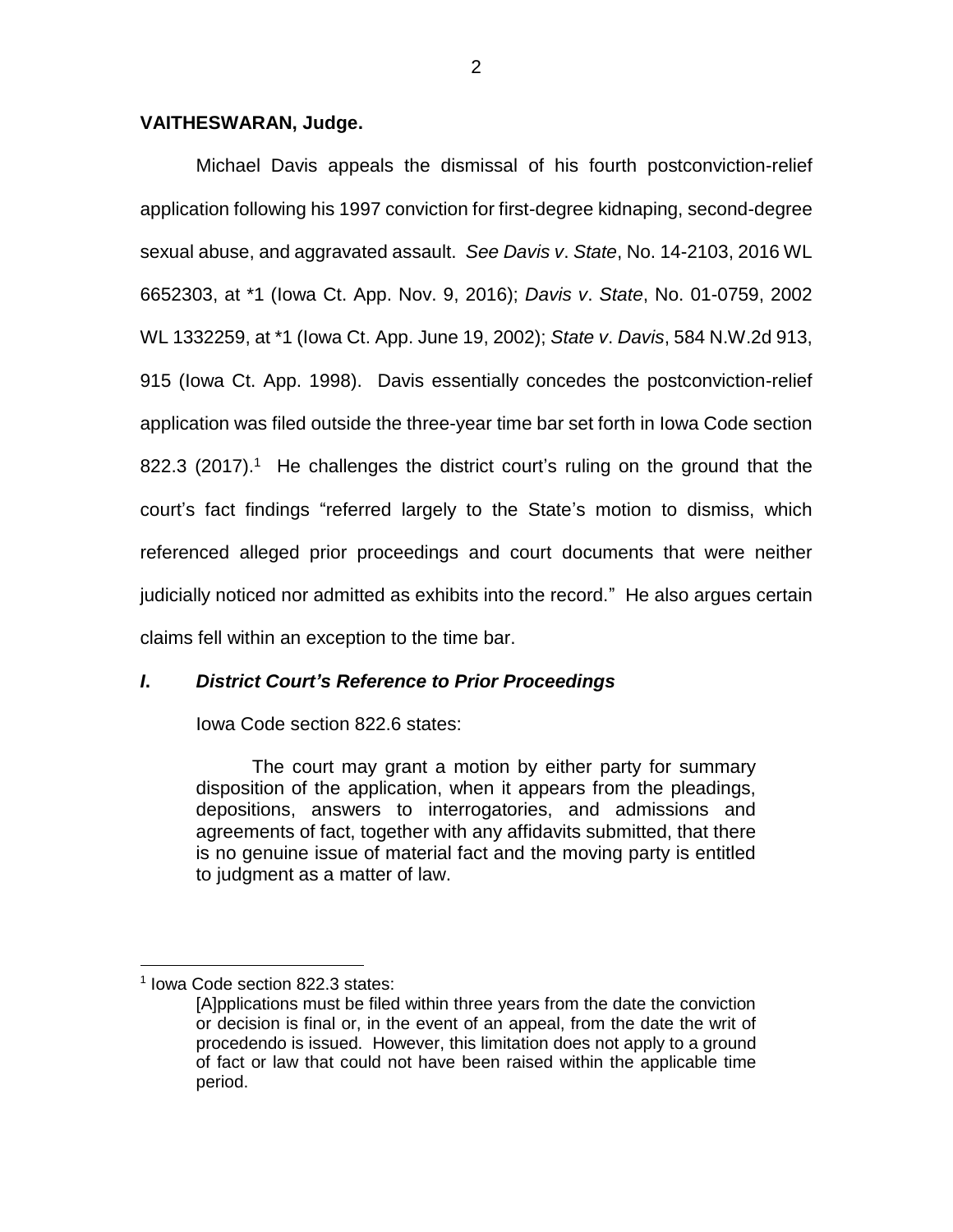Summary disposition under this statute is akin to summary judgment. *See Manning v*. *State*, 654 N.W.2d 555, 559–60 (Iowa 2002). "Therefore, the principles underlying summary judgment procedure apply to motions of either party for disposition of an application for postconviction relief without a trial on the merits." *Id*. at 560.

The State filed a motion to dismiss the fourth postconviction-relief application. The dismissal motion listed prior proceedings, pointed out that the single issue raised in Davis' fourth application had been litigated, and sought dismissal on statute-of-limitations grounds and on the ground there were "no issues to litigate." The court scheduled the motion for hearing seven weeks after its filing. Davis did not file a resistance. Instead, he moved to amend his petition to raise several additional claims.

The district court held an unreported non-evidentiary hearing. In its subsequent ruling, the court made clear that the State's dismissal motion was being treated as a motion for summary disposition under Iowa Code section 822.6. *See Porter v*. *State*, No. 14-1925, 2015 WL 6508957, at \*1 n.1 (Iowa Ct. App. Oct. 28, 2015) ("Technically speaking, it would be more accurate to say that [the applicant] is appealing the district court's summary *disposition* of her application for postconviction relief, even though the motion the district court granted was the State's motion to dismiss."). After summarizing the prior proceedings, the court dismissed Davis' original and amended claims on statute-of-limitations grounds or on the ground the claims were previously litigated and decided.

We discern no error in the court's handling of the State's motion. The district court applied the summary disposition statute as written. In summarizing prior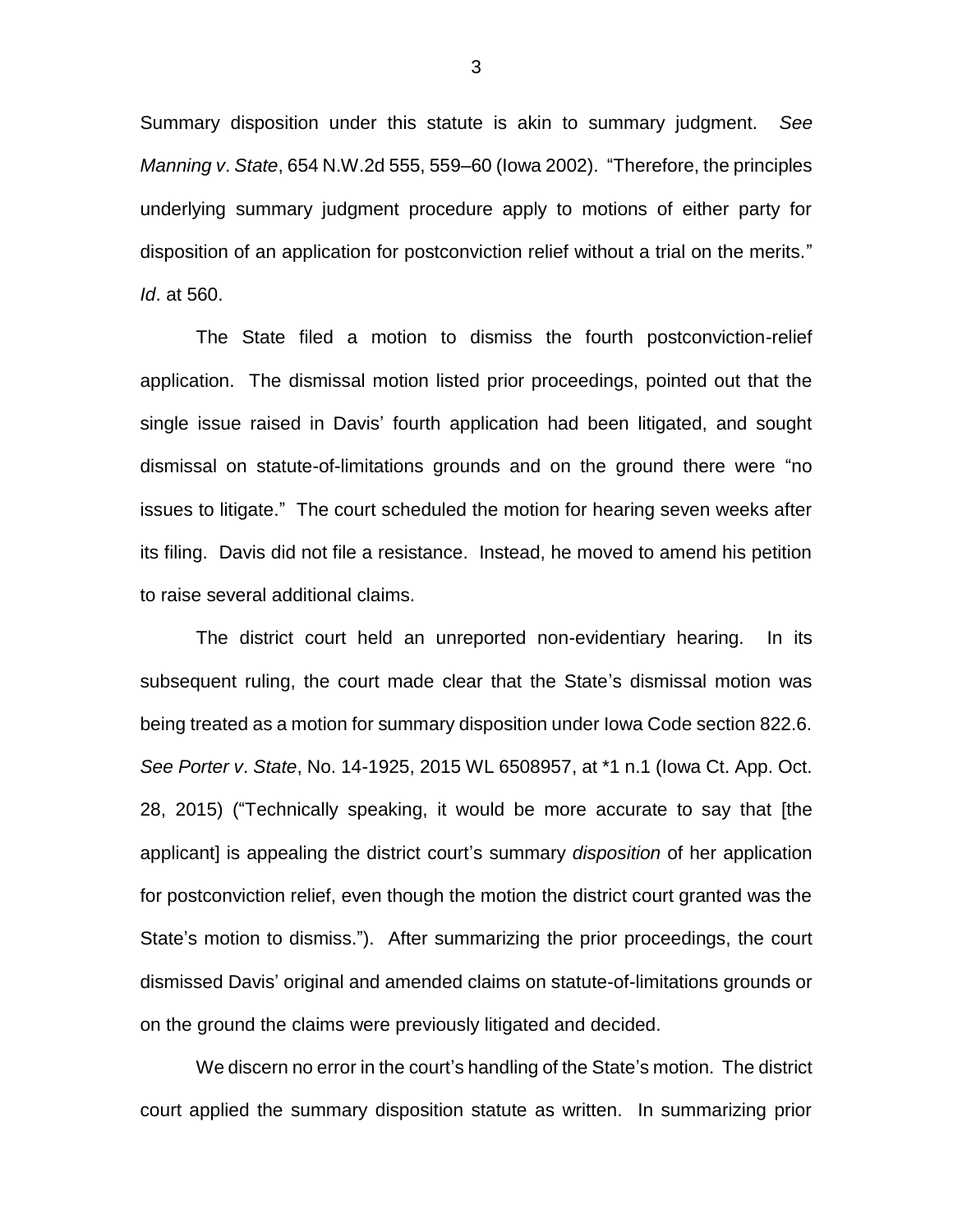proceedings, the court did not invoke judicial notice principles but simply cited the undisputed prior proceedings disclosed in the record. Notably, Davis referenced many of those proceedings in his postconviction-relief application. He mentioned the crimes underlying his conviction, the date of the guilty verdict, this court's affirmance of his conviction, and the 2002 dismissal of his second postconvictionrelief application.<sup>2</sup> *See In re Hinkle's* Estate, 38 N.W.2d 648, 649 (Iowa 1949) ("The executrix herself . . . pleaded the filing of the 'opinion' and expressly referred to her application."). In the absence of a resistance, the prior proceedings stood as admitted. *See Lang v*. *State*, No. 14-1997, 2015 WL 9450779, at \*1 (Iowa Ct. App. Dec. 23, 2015) ("To the extent that the State's motion consisted of a statement of undisputed facts, the asserted facts were not resisted by [the applicant]."); *accord Harris v*. *State*, No. 16-0637, 2017 WL 1278296, at \*1 (Iowa Ct. App. Apr. 5, 2017) (noting applicant's "resistance to the State's motion for summary disposition failed to refute the State's affirmative assertion"). We conclude the district court did not err referring to those proceedings.

#### *II. Ground-of-Fact Exception to Time Bar*

 $\overline{a}$ 

Davis asserts his claims fell within an exception to the section 822.3 timebar for "a ground of fact or law that could not have been raised within the applicable time period." In his view, he was "entitled to conduct the necessary preparation to present . . . issues to the Court based on the merits," "the Court neither permitted the necessary preparation . . . nor did it properly make specific findings of facts,"

 $2$  The record discloses the dismissal of Davis' first postconviction-relief application was affirmed on June 19, 2002, and the district court dismissed his second postconvictionrelief application on September 27, 2002.